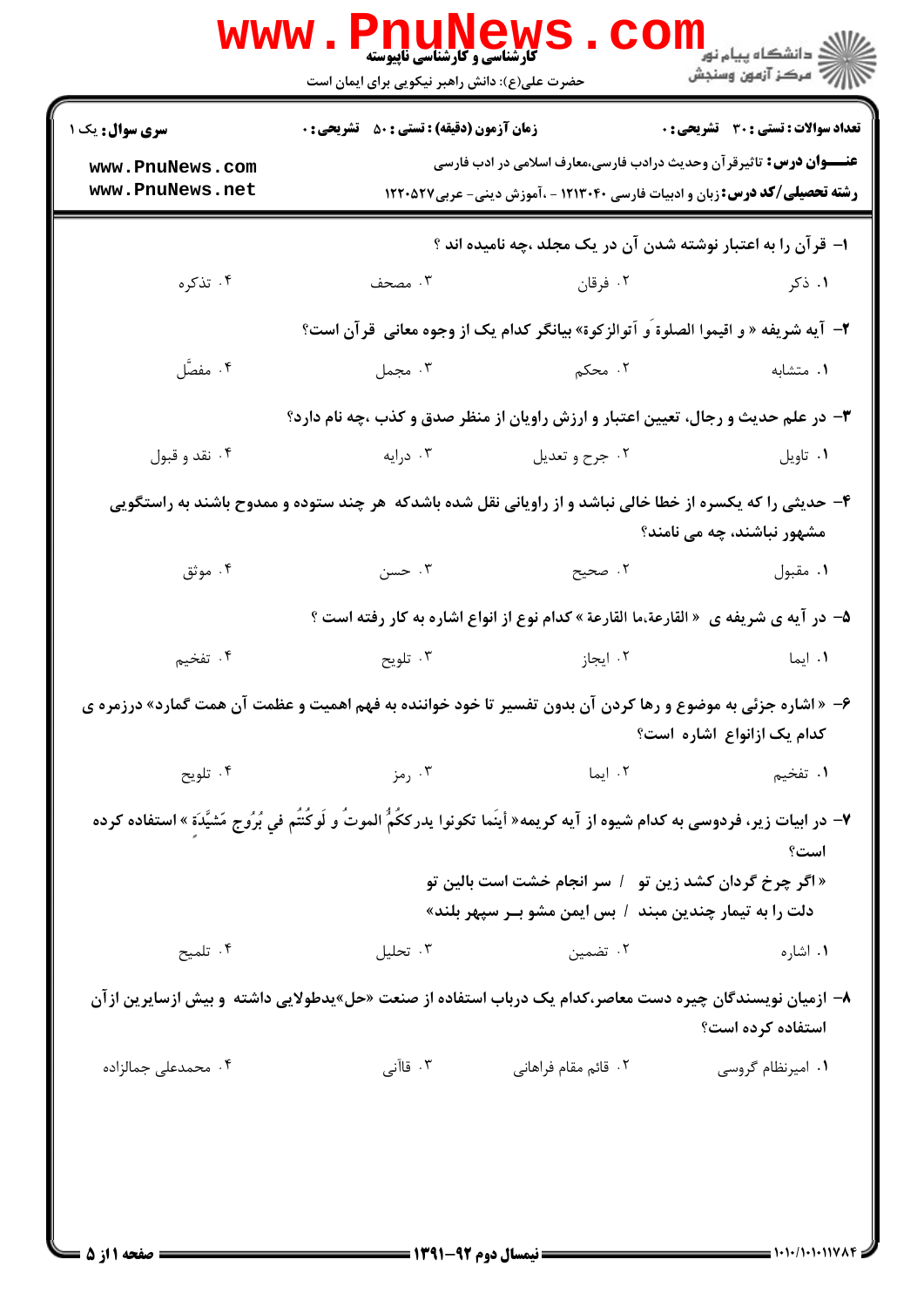|                                                                                                                   | <b>www.Pni</b><br><b>گارشناسی و کارشناسی ناپیوسته</b> -<br>حضرت علی(ع): دانش راهبر نیکویی برای ایمان است |                                                                                                                                                                       | <mark>د</mark> دانشگاه پيام نو <mark>ر</mark><br>ج '' مرڪز آزمون وسنڊش |
|-------------------------------------------------------------------------------------------------------------------|----------------------------------------------------------------------------------------------------------|-----------------------------------------------------------------------------------------------------------------------------------------------------------------------|------------------------------------------------------------------------|
| سری سوال: ۱ یک                                                                                                    | <b>زمان آزمون (دقیقه) : تستی : 50 ٪ تشریحی : 0</b>                                                       |                                                                                                                                                                       | تعداد سوالات : تستى : 30 ٪ تشريحي : 0                                  |
| www.PnuNews.com<br>www.PnuNews.net                                                                                |                                                                                                          | <del>عنــــوان درس:</del> تاثیرقر آن وحدیث درادب فارسی،معارف اسلامی در ادب فارسی<br><b>رشته تحصیلی/کد درس:</b> زبان و ادبیات فارسی ۱۲۱۳۰۴۰ - ،آموزش دینی- عربی1۲۲۰۵۲۷ |                                                                        |
|                                                                                                                   |                                                                                                          |                                                                                                                                                                       |                                                                        |
|                                                                                                                   |                                                                                                          | ۹- بهترین نوع تلمیح دارای کدام ویژگی و مشخصه است؟                                                                                                                     |                                                                        |
|                                                                                                                   |                                                                                                          | ٠١. آيات يا احاديث را عينا از تازي به پارسي در آورند.                                                                                                                 |                                                                        |
|                                                                                                                   |                                                                                                          | ۰۲ تنها از آیات و احادیث مشهور استفاده کنند.                                                                                                                          |                                                                        |
|                                                                                                                   |                                                                                                          | ۰۳ به آیات و احادیث غیر مشهور اشاره کنند.                                                                                                                             |                                                                        |
|                                                                                                                   |                                                                                                          | ۰۴ ذهن شاعر یا نویسنده تنها تاثری از آیه یا حدیث پذیرفته باشد.                                                                                                        |                                                                        |
|                                                                                                                   |                                                                                                          | ۱۰- اگر شاعر بیشتر از یک بیت از شعر دیگران را گرفته و درشعرخود ذکرکند برآن چه نامی اطلاق می شود؟                                                                      |                                                                        |
| ۰۴ تضمین                                                                                                          | ۰۳ ایداع                                                                                                 | ۰۲ استعانت                                                                                                                                                            | ۰۱ رفو                                                                 |
|                                                                                                                   |                                                                                                          | 11– بهترین نوع تضمین، دارای کدام ویژگی است؟                                                                                                                           |                                                                        |
|                                                                                                                   |                                                                                                          | ٠١. تنها به ذكر يك بيت از شعر ديگران اكتفا كند.                                                                                                                       |                                                                        |
|                                                                                                                   |                                                                                                          |                                                                                                                                                                       | ۰۲ نام شاعر قبلی را در سخن ذکر کند.                                    |
|                                                                                                                   |                                                                                                          | ۰۳ شاعر بر آنچه از دیگری گرفته نکته ای، لطیفه ای و یا اشارتی بیافزاید.                                                                                                |                                                                        |
|                                                                                                                   |                                                                                                          | ۰۴ نکته اساسی شعرش همان باشد که شاعر قبل از او ذکر کرده است.                                                                                                          |                                                                        |
|                                                                                                                   |                                                                                                          | <b>۱۲</b> - درکدام یک ازابیات زیر، ایه یاحدیث شریف، به شیوه ی «حل »یا «تحلیل» گنجانده شده است؟                                                                        |                                                                        |
|                                                                                                                   |                                                                                                          | ٠١ عشق جان طور آمد عاشقا / طور مست و خرَّ موسى صاعقا                                                                                                                  |                                                                        |
|                                                                                                                   |                                                                                                          | ٠٢ آسمان بار امانت نتوانست كشيد ١ قرعه ي فال به نام من ديوانه زدند                                                                                                    |                                                                        |
|                                                                                                                   |                                                                                                          | ۰۳ بوی پیراهن گم گشته ی خود می شنوم / گر بگویم همه گویند ضلالیست قدیم                                                                                                 |                                                                        |
|                                                                                                                   |                                                                                                          | ۰۴ از مدحت تو راحت پیراهن یوسف / در ذکر تو خاصیت انگشتری جم                                                                                                           |                                                                        |
| ۱۳-   مختاری غزنوی دربیت« بر خاطر عزیز فراموش گشته ام / مطل الغنی ظلم ندانی چنین بود» به کدام شیوه حدیث را در بیت |                                                                                                          |                                                                                                                                                                       | مذکور درج کرده است؟                                                    |
| ۰۴ تلميح                                                                                                          | ۰۳ توارد                                                                                                 | ٠٢ اقتباس                                                                                                                                                             | ۰۱ حل                                                                  |
|                                                                                                                   |                                                                                                          | ۱۴- درکدام یک از ابیات زیر، صنعت «اقتباس» با آرایه ی «ارسال المثل» متحدشده است؟                                                                                       |                                                                        |
|                                                                                                                   |                                                                                                          | ۰۱ احمدالله تعالى كه به ارغام حسود / خيل باز آمد و خيرش به نواصى مقعود                                                                                                |                                                                        |
|                                                                                                                   |                                                                                                          | ۰۲ آسمان بارامانت نتوانست کشید / قرعه ی فال به نام من دیوانه زدند                                                                                                     |                                                                        |
|                                                                                                                   |                                                                                                          | ٠٣ لئن اخطئت في مدحك فما اخطأت في منعي / لقد انزلت حاجاتي بواد غيرذي زرع                                                                                              |                                                                        |
|                                                                                                                   |                                                                                                          | ۰۴ گل درلحاف غنچه خوش خفته بد سحركه ۱ باد صبا بر او خواند یا ایها المزمل                                                                                              |                                                                        |
|                                                                                                                   |                                                                                                          |                                                                                                                                                                       |                                                                        |

ľ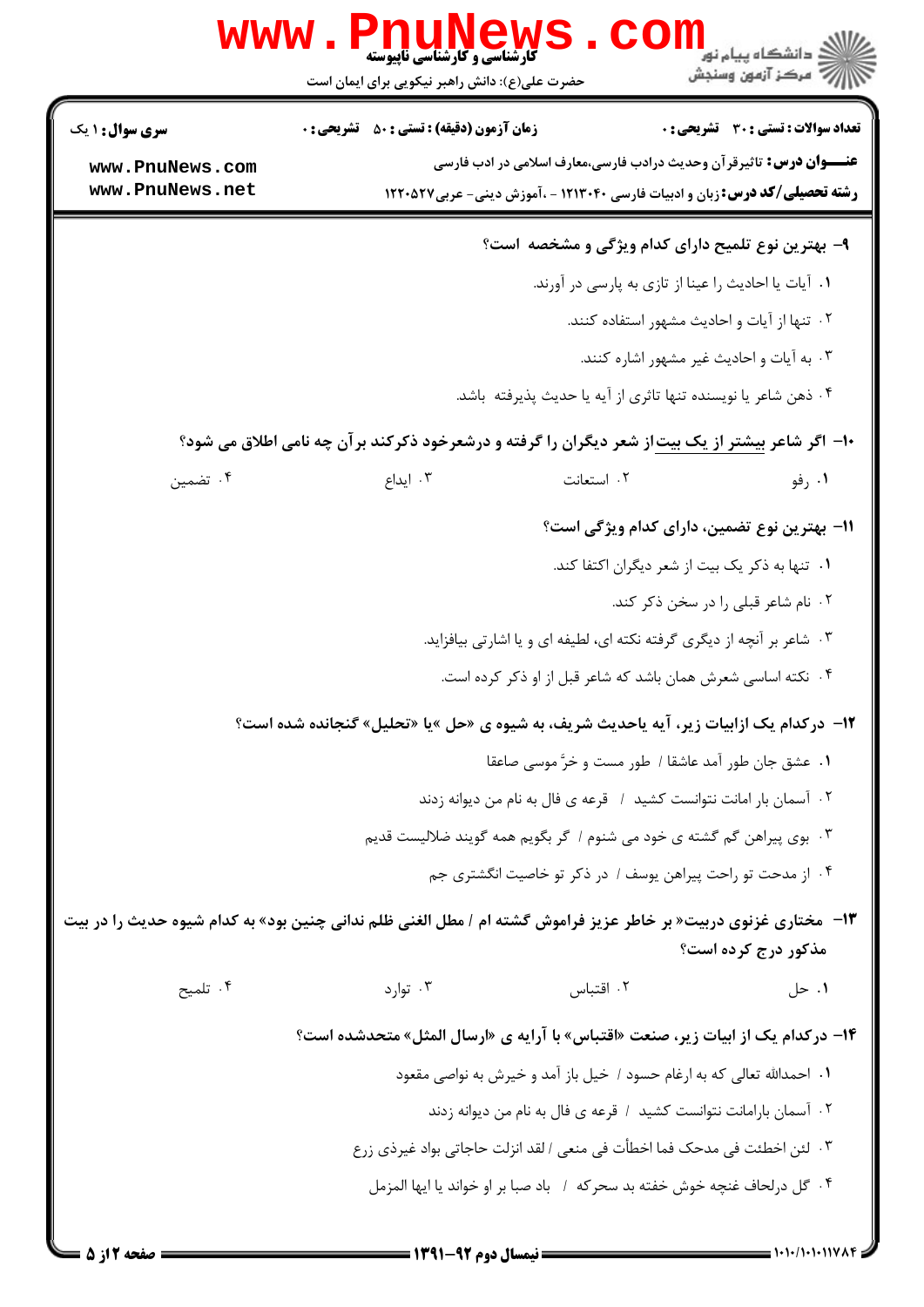|                                    | <b>www.PnuNews</b><br>ڪ دانشڪاه پيا <sub>م</sub> نور<br><mark>∕</mark> 7 مرڪز آزمون وسنڊش<br><b>گارشناسی و کارشناسی ناپیوسته</b><br>حضرت علی(ع): دانش راهبر نیکویی برای ایمان است |  |  |
|------------------------------------|-----------------------------------------------------------------------------------------------------------------------------------------------------------------------------------|--|--|
| <b>سری سوال : ۱ یک</b>             | <b>زمان آزمون (دقیقه) : تستی : 50 ٪ تشریحی : 0</b><br>تعداد سوالات : تستي : 30 ٪ تشريحي : 0                                                                                       |  |  |
| www.PnuNews.com<br>www.PnuNews.net | <b>عنــــوان درس:</b> تاثیرقر آن وحدیث درادب فارسی،معارف اسلامی در ادب فارسی<br><b>رشته تحصیلی/کد درس:</b> زبان و ادبیات فارسی ۱۲۱۳۰۴۰ - ،آموزش دینی- عربی1۲۲۰۵۲۷                 |  |  |
|                                    | 1۵–  مضمون حديث « العلم نور  يقذِفه ُاللّه في قلبٍ من يشاءُ »  در كدام بيت مشهود است ؟                                                                                            |  |  |
|                                    | ۰۱ یکی ازکید شد پرخون دوم شد چاک از تهمت / سوم یعقوب را از بوش روشن گشت چشم تر                                                                                                    |  |  |
|                                    | ۰۲ این جهان پاک خواب کردار است / آن شناسد که دلش بیدار است                                                                                                                        |  |  |
|                                    | ۰۳ دانش اندر دل چراغ روشن است / وز همه بد بر تن تو جوشن است                                                                                                                       |  |  |
|                                    | ۰۴ توانا بود هر که دانا بود / زدانش دل پیر برنا بود                                                                                                                               |  |  |
|                                    | ۱۶− مضمون آیه ی « کُلّ نفس ذائقة الموت» درکدام یک از ابیات زیر مندرج است؟                                                                                                         |  |  |
|                                    | ۰۱ نباشد همی نیک و بد پایدار / همان به که نیکی بود یادگار                                                                                                                         |  |  |
|                                    | ۰۲ اگر چرخ گردان کشد زین تو / سر انجام خشت است بالین تو                                                                                                                           |  |  |
|                                    | ۰۳ ز فرمان و رایش کسی نگذرد / پی مور بی او زمین نسپرد                                                                                                                             |  |  |
|                                    | ۰۴ این جهان پاک خواب کردار است / آن شناسد که دلش بیدار است                                                                                                                        |  |  |
|                                    | ۱۷– ناصر خسرو در بیت زیر ً به چه روشی از آیات قرآن تاثیر پذیرفته است؟<br>«چون از آن روز بر نیندیشی/ که بریده شود در او انساب»                                                     |  |  |
| ۰۴ اقتباس                          | ۰۳ تلمیح<br>۰۲ درج<br>۰۱ تضمین                                                                                                                                                    |  |  |
|                                    | 18- كدام بيت ناصر خسرو به حديث « لا تسبوا الدهر» تلميح دارد ؟                                                                                                                     |  |  |
|                                    | ۰۱ زآن روز بترس کاندرو پیدا / آید همه کارهای پنهانی                                                                                                                               |  |  |
|                                    | ۰۲ نکوهش مکن چرخ نیلو فری را / برون کن ز سر باد و خیره سری را                                                                                                                     |  |  |
|                                    | ۰۳ قیمت هرکس به قدر علم اوست / همچنین گفته است امیرالمؤمنین                                                                                                                       |  |  |
|                                    | ۰۴ بهشت کافر و زندان مؤمن / جهان است ای به دنیا گشته مفتون                                                                                                                        |  |  |
|                                    | ۱۹- کدام شاعر برای اولین بار قصیده را قالبی برای بیان مسائل عرفانی و حکمی قرار داده است ؟                                                                                         |  |  |
| ۰۴ ناصرخسرو                        | ۰۲ حافظ<br>۰۳ سنایی $\cdot$<br>۰۱ مولوی                                                                                                                                           |  |  |
|                                    | +٢-  مضمون كدام يك از ابيات زير به حديث « ان الله كنوزا تحت العرش مفاتيحه السنه الشعراء»  اشاره كرده است ؟                                                                        |  |  |
|                                    | ۱. دانی کرم کدام بود آنکه هر چه هست / بدهی به هر که هست و نخواهی جزای خویش                                                                                                        |  |  |
|                                    | ٠٢ هم امارت هم زبان دارم كليد گنج عرش / وين دو دعوى رادليل است از حديث مصطفى                                                                                                      |  |  |
|                                    | ٠٣ هر كه را شعرى برى، يا مدحتى پيش آورى ١ گويد اين يكسر دروغ است ابتدا تا انتهى                                                                                                   |  |  |
|                                    | ۰۴ خاقانیا به سائل اگر یک درم دهی / خواهی جزای آن دو بهشت از خدای خویش                                                                                                            |  |  |
|                                    |                                                                                                                                                                                   |  |  |

**: صفحه 3 از 5 =**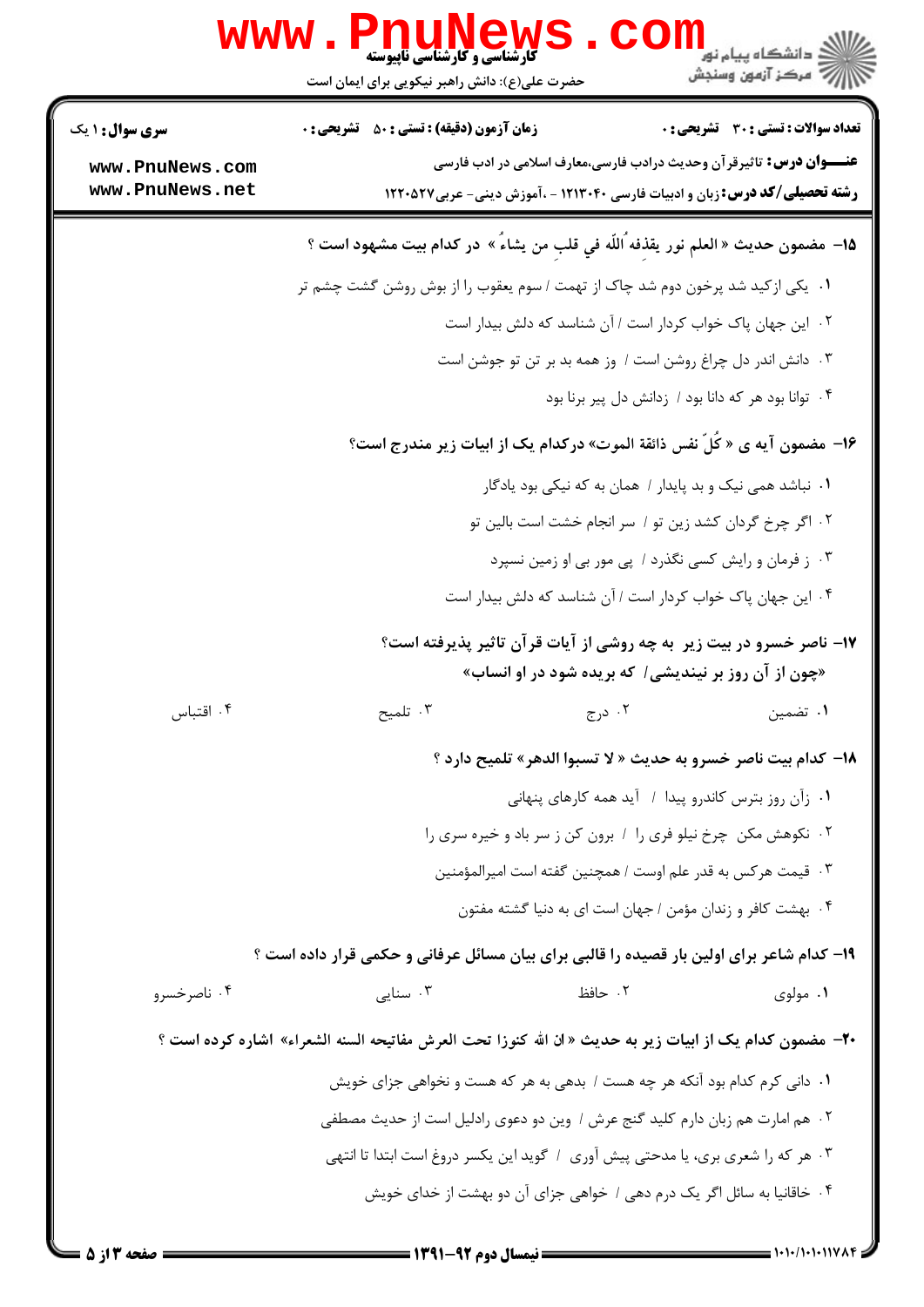|                                    | WWW . PI<br><b>کارشناسی و کارشناسی ناپیوسته</b><br>حضرت علی(ع): دانش راهبر نیکویی برای ایمان است                  |                                                                                                                                                                   | ڪ دانشڪاه پيام نور ■<br>// مرکز آزمون وسنڊش  |
|------------------------------------|-------------------------------------------------------------------------------------------------------------------|-------------------------------------------------------------------------------------------------------------------------------------------------------------------|----------------------------------------------|
| <b>سری سوال : ۱ یک</b>             | <b>زمان آزمون (دقیقه) : تستی : 50 ٪ تشریحی : 0</b>                                                                |                                                                                                                                                                   | تعداد سوالات : تستى : 30 قشريحى : 0          |
| www.PnuNews.com<br>www.PnuNews.net |                                                                                                                   | <b>عنــــوان درس:</b> تاثیرقر آن وحدیث درادب فارسی،معارف اسلامی در ادب فارسی<br><b>رشته تحصیلی/گد درس:</b> زبان و ادبیات فارسی ۱۲۱۳۰۴۰ - ،آموزش دینی- عربی۱۲۲۰۵۲۷ |                                              |
|                                    | <b>۲۱</b> - مضمون بیت« نه ادراک در کنه ذاتش رسید / نه فکرت به غور صفاتش رسید » در کدام گزینه مندرج است؟           |                                                                                                                                                                   |                                              |
|                                    | ۰۲ ما عرفناک حق معرفتک                                                                                            |                                                                                                                                                                   | ٠١. من يهد الله فهو المهتد                   |
|                                    | ۰۴ السعيد من سعد في بطن امه                                                                                       |                                                                                                                                                                   | ٠٣ يومئذ لا تنفع الشفاعه                     |
|                                    | <b>۲۲</b> – سعدی در بیت« هر که را بر سماط بنشستی / واجب آمد به خدمتش بر خاست» به کدام حدیث یا آیه نظر داشته است ؟ |                                                                                                                                                                   |                                              |
|                                    | ٠٢ وان تولوا فانما عليك البلاغ                                                                                    |                                                                                                                                                                   | ٠١ لا تجتمع وليمه و عزيمه                    |
|                                    | ۰۴ يعلم ما تخفون و ما تعلنون                                                                                      |                                                                                                                                                                   | ٠٣ يسبح له بالغدو والاصال                    |
|                                    | ۲۳– کدام کتاب بهترین نمونه ای است که در آن ازکثرت شاعران و گویندگان دربارسلجوقیان درقرن پنجم سخن به میان آمده     |                                                                                                                                                                   | است؟                                         |
|                                    | ۰۲ أوازپرجبرئيل سهروردي                                                                                           |                                                                                                                                                                   | ٠١ سيرالملوک خواجه نظام الملک طوسي           |
|                                    | ۰۴ قابوسنامه ی عنصرالمعالی                                                                                        |                                                                                                                                                                   | ٠٣ دميه القصر ابوالحسن باخرزي                |
|                                    |                                                                                                                   | <b>۲۴</b> - کدام اثر را مجموعه ی تمدن اسلامی پیش از مغول دانسته اند ؟                                                                                             |                                              |
| ۰۴ تاریخ بیهقی                     | ۰۳ گلستان سعدي                                                                                                    | ۰۲ سیاست نامه                                                                                                                                                     | ۰۱ قابوسنامه                                 |
|                                    |                                                                                                                   |                                                                                                                                                                   | ۲۵– اهمیت غزالی از جهت دینی به چه دلیل است؟  |
|                                    |                                                                                                                   |                                                                                                                                                                   | ۰۱ مخالفت او با مشائیان و فیلسوفان هم عصرخود |
|                                    |                                                                                                                   |                                                                                                                                                                   | ۰۲ سرآمد بودن در جدال و مناظره با اهل زمان   |
|                                    |                                                                                                                   | ۰۳ کشف بدعت های قدیم و برحذرداشتن مسلمانان از گرفتار شدن در دام آن ها                                                                                             |                                              |
|                                    |                                                                                                                   |                                                                                                                                                                   | ۰۴ نگارش كتاب تهافت الفلاسفه                 |
|                                    | ۲۶– تنها مأخذ ومنبع موثق درباب زندگی شاعران برجسته ای چون ابوحنیفه ی اسکافی و ابوالطیب مصعبی،کدام کتاب است؟       |                                                                                                                                                                   |                                              |
| ۰۴ کیمیای سعادت                    | $\cdot$ ۳ سیاست نامه                                                                                              | ۰۲ تاریخ مسعودی                                                                                                                                                   | ٠١ قابوسنامه                                 |
|                                    | ۲۷-مجتبی مینوی، شارح و مصحح کتاب کلیله ودمنه ،کدام کتاب را از حیث سبک تحریر، بهترین تقلید از این اثر دانسته       |                                                                                                                                                                   | است؟                                         |
| ۰۴ چهار مقاله                      | ۰۳ اخلاق ناصري                                                                                                    | ٠٢ روضه العقول                                                                                                                                                    | ٠١ مرزبان نامه                               |
|                                    | ۲۸– بهترین کتاب عبید زاکانی که در زمره ی عمیق ترین رساله های فارسی است، کدام است؟                                 |                                                                                                                                                                   |                                              |
| ۰۴ موش وگربه                       | ٠٣ اخلاق الاشراف                                                                                                  | ۰۲ صدپند                                                                                                                                                          | ۰۱ رساله دلگشا                               |
| = صفحه 14: 5 <b>=</b>              | ـــــــــ نیمسال ده م ۹۲-۱۳۹۱ ــــــ                                                                              |                                                                                                                                                                   | = 1+1+/1+1+11784                             |